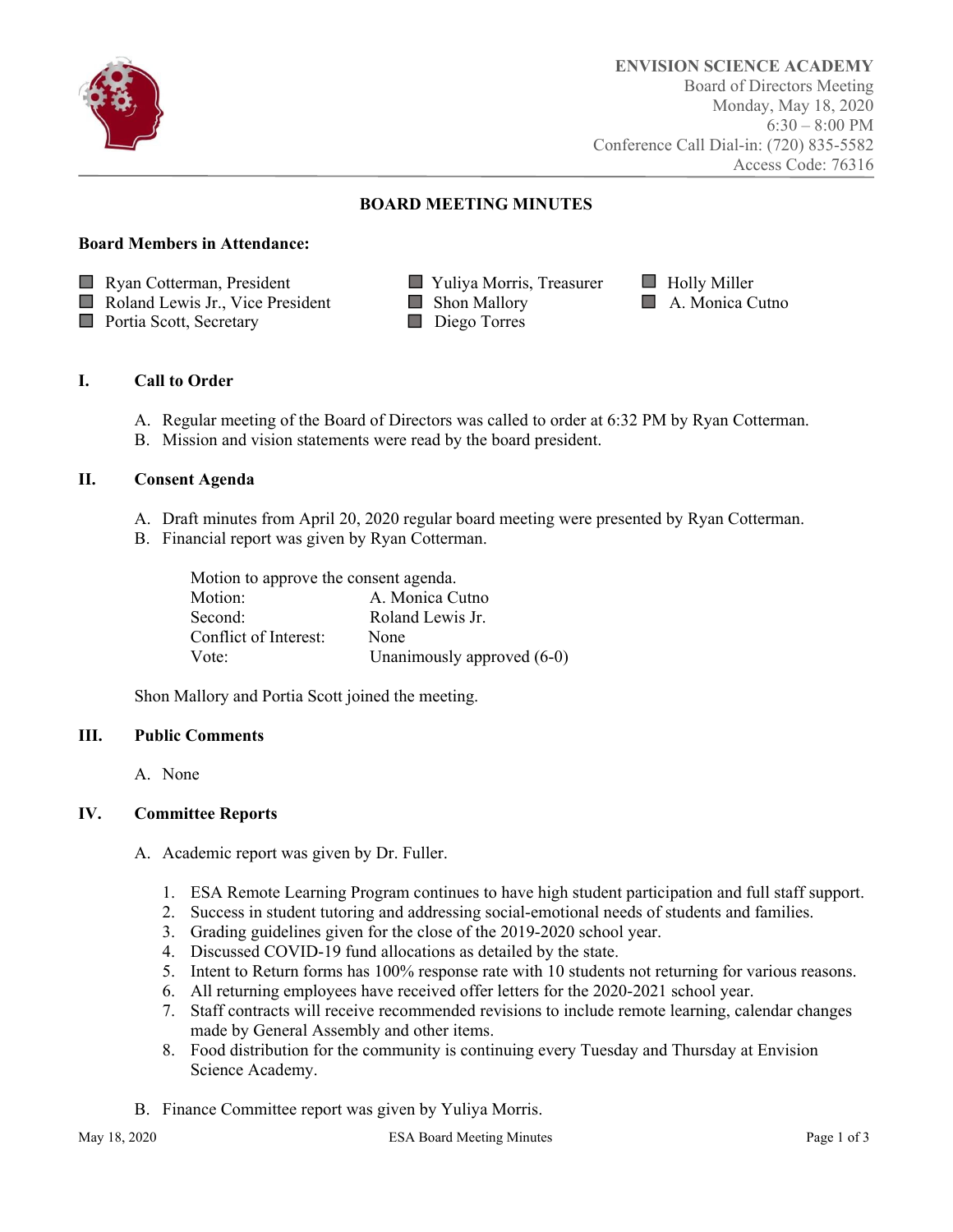- 1. Increase in the curriculum and instructional materials, school and office supplies and technology line items.
- 2. Coverage ratio and days cash on-hand are healthy and significantly above the covenant requirements.
- 3. Dr. Fuller provided a summary of discussions around previous HVAC issues and the impact on the budget.
- 4. The 2019 annual audit has commenced and expected to conclude with the issuance of financial statements in October 2020.
- C. Development report was given by A. Monica Cutno and Roland Lewis Jr.
	- 1. Soccer fields and the preparation for the tennis courts are almost complete.
	- 2. Sidewalks and fencing will be reassessed for accessibility and safety.
	- 3. The contract with Court One for the tennis courts is being reviewed and finalized.
- D. Governance report was given by Ryan Cotterman.
	- 1. Reviewed the training completed by board members today and provided a reminder to complete the required amount of professional education before the completion of the 2019-2020 school year.

Yuliya Morris left the meeting

### **V. Closed Session**

A. Board entered closed session at 7:38 PM to discuss specific personnel matters under NC G.S. 143- 318.11(a)(6).

| Motion to go into closed session. |                            |
|-----------------------------------|----------------------------|
| Motion:                           | <b>Holly Miller</b>        |
| Second:                           | Shon Mallory               |
| Conflict of Interest:             | None                       |
| Vote:                             | Unanimously approved (7-0) |

B. Board exited closed session 8:00 PM and resumed regular board meeting.

| Motion to end closed session. |                            |
|-------------------------------|----------------------------|
| Motion:                       | Ryan Cotterman             |
| Second:                       | Diego Torres               |
| Conflict of Interest:         | None                       |
| Vote:                         | Unanimously approved (7-0) |
|                               |                            |

## **VI. Actions**

|                       | Motion to accept Dr. Fuller's HR recommendations. |  |
|-----------------------|---------------------------------------------------|--|
| Motion:               | Shon Mallory                                      |  |
| Second:               | Roland Lewis                                      |  |
| Conflict of Interest: | None                                              |  |
| Vote <sup>-</sup>     | Unanimously approved (8-0)                        |  |

#### **VII. Adjournment**